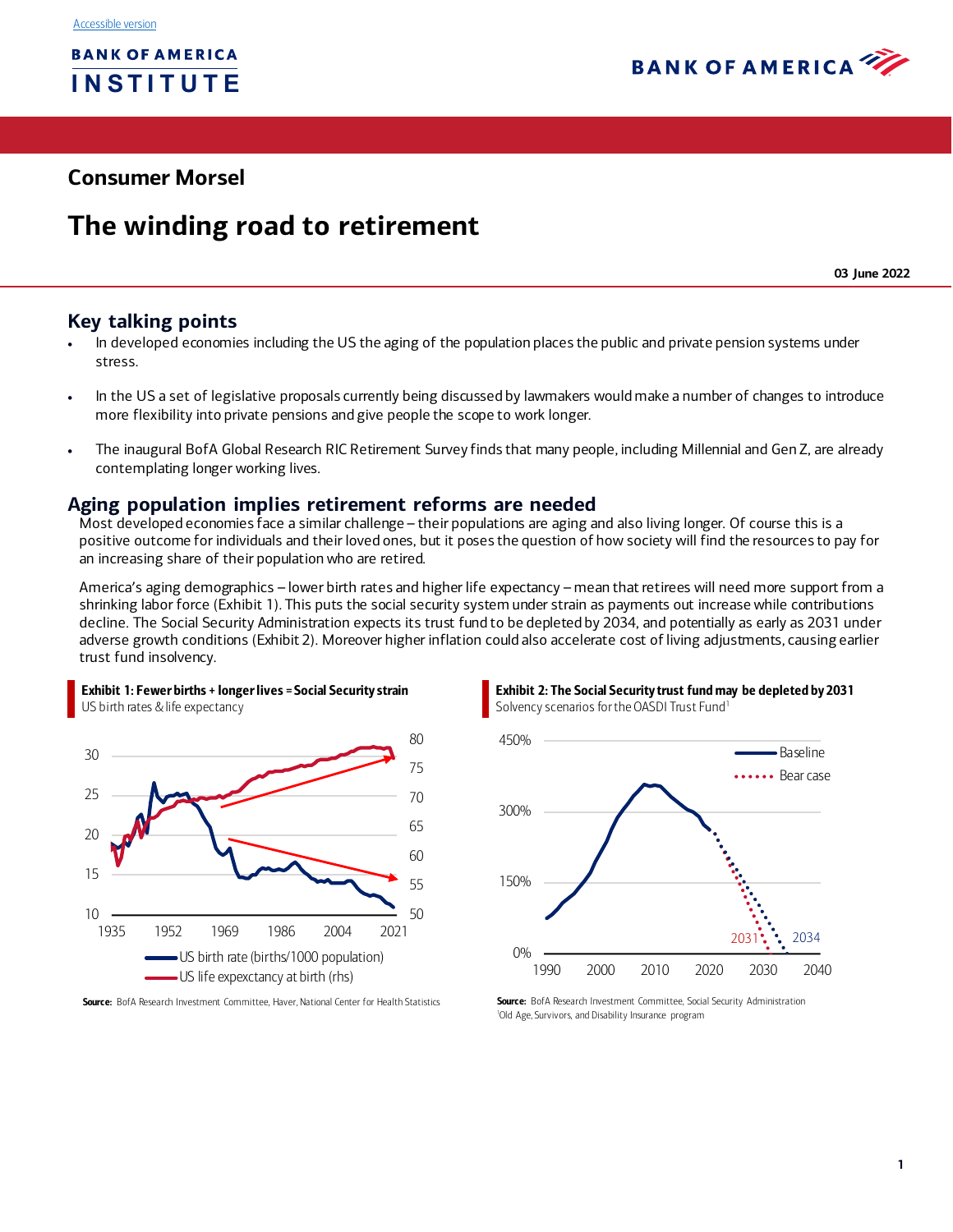#### **Increasing reliance on private pensions**

Any path to the solvency for social security will likely involve reducing benefits, raising taxes, or raising the retirement age. Historically these have proven difficult areas for reform. Focus has therefore tended to shift to the other pillars of retirement funding: workplace pensions, private plans, and any continued work.

The retirement landscape has changed drastically in the past 40 year, with private "defined contribution" funds (e.g. 401k, 403b, IRA) now accounting for 70% of retirement assets, double their share in 1980. And through their pension decisions American households are now prime movers of financial markets. US retirement assets, worth \$44.5 trillion at the end of 2021, typically amount to 69% of the total value of US bond and equity markets.

## **Proposals to improving flexibility in private pensions**

With public solutions under pressure future retirement incomes will depend increasingly on private savings. This presents a challenge to policymakers to design reforms which potentially can help US households save for the future. The 'prize' though is potentially large though: a more stable domestic economy, better outcomes for families, and substantial inflows to financial markets.

In this context US lawmakers are discussing a major step to improve how private pensions work for workers and retirees. The Securing a Strong Retirement Act of 2022 ("SECURE 2.0"<sup>)</sup> recently passed the House of Representatives by a vote of 414-to-5.

#### **The SECURE 2.0 Act contains a number of key provisions:**

- **Later Required Minimum Distribution (RMD)**: Today, savers must begin withdrawing funds from their retirement accounts at age 72 and take distributions every year thereafter. An investor with \$100,000 in an IRA must, for example, withdraw \$3,907 in the first year. A rise in mandatory age to 75 by 2032 is part of the House-passed bill.
- **Catch-up contribution for people aged 62-64**: Today, savers age 50 or older can make \$6,500 in retirement contributions above the standard limit. SECURE 2.0 would increase those catch-up contribution levels by \$3,500 (to \$10k total) for those aged 62-64.
- **Small business 401(k)**: Under the Act, small employers would receive a 100% credit for any costs incurred when starting a retirement plan, plus up to \$1000 in matching contribution funds per employee. Small businesses represent 98% of US companies, but less than 50% of those companies offer a retirement plan today. These measures could also bring about 21 million US workers into the retirement system per BofA Global Research calculations.
- Part-time 401(k): Part-time employees would become eligible to join retirement plans after two years of work, down from the existing requirement of three years; employers would be free to set even easier minimums.

#### Exhibit 3: SECURE 2.0 aims to reach the >50% of companies that lack retirement plans

Key SECURE 2.0 Act provisions and estimated market impact

| <b>Policy element</b>                  | <b>Policy change</b>                                                                                                                   | Annual market impact                                                                                        |
|----------------------------------------|----------------------------------------------------------------------------------------------------------------------------------------|-------------------------------------------------------------------------------------------------------------|
| Later Required Minimum<br>Distribution | Staring age raised from 72 to 75                                                                                                       | \$14bn in assets that would stay invested                                                                   |
| Catch-up retirement<br>contribution    | Catch-up contribution limit raised from \$6.5k to \$10k for savers aged 62-64                                                          | \$44bn in new flows assuming every person in the age cohort took<br>advantage of the full catch-up increase |
| Small business 401(k)s                 | 100% of costs covered to launch new plans and \$1k credit per worker for<br>employer matching contributions; all new plans auto-enroll | \$105bn in new flows assuming a 6% contribution rate and<br>conservative small business adoption rates      |
| Part-time 401(k)s                      | Part-time employees get 401(k) programs after 2 years instead of 3*                                                                    | \$18bn in new potential flows                                                                               |

Source: BofA Research Investment Committee. Note: details for market impact calculations available on request.\* As defined by DOL regulations.

## **BofA Research Investment Committee (RIC) Retirement Survey: What do Americans think?**

What do Americans make of these issues? BofA Global Research compiled its first RIC Retirement Survey this week. The survey asked 2,500 savers questions on their attitude and intentions around retirement. The sample is designed to match closely US Census demographics. The main findings of the survey were:

• **When asked if they would be willing to work longer to keep Social Security funded, nearly 6 in 10 people under 55 said they would work 2 years or more** [\(Exhibit 4\)](#page-2-0).



<sup>&</sup>lt;sup>1</sup> SECURE 2.0 builds on the Setting Every Community Up for Retirement Enhancement Act of 2019 (SECURE) that was approved by the Senate in December 2019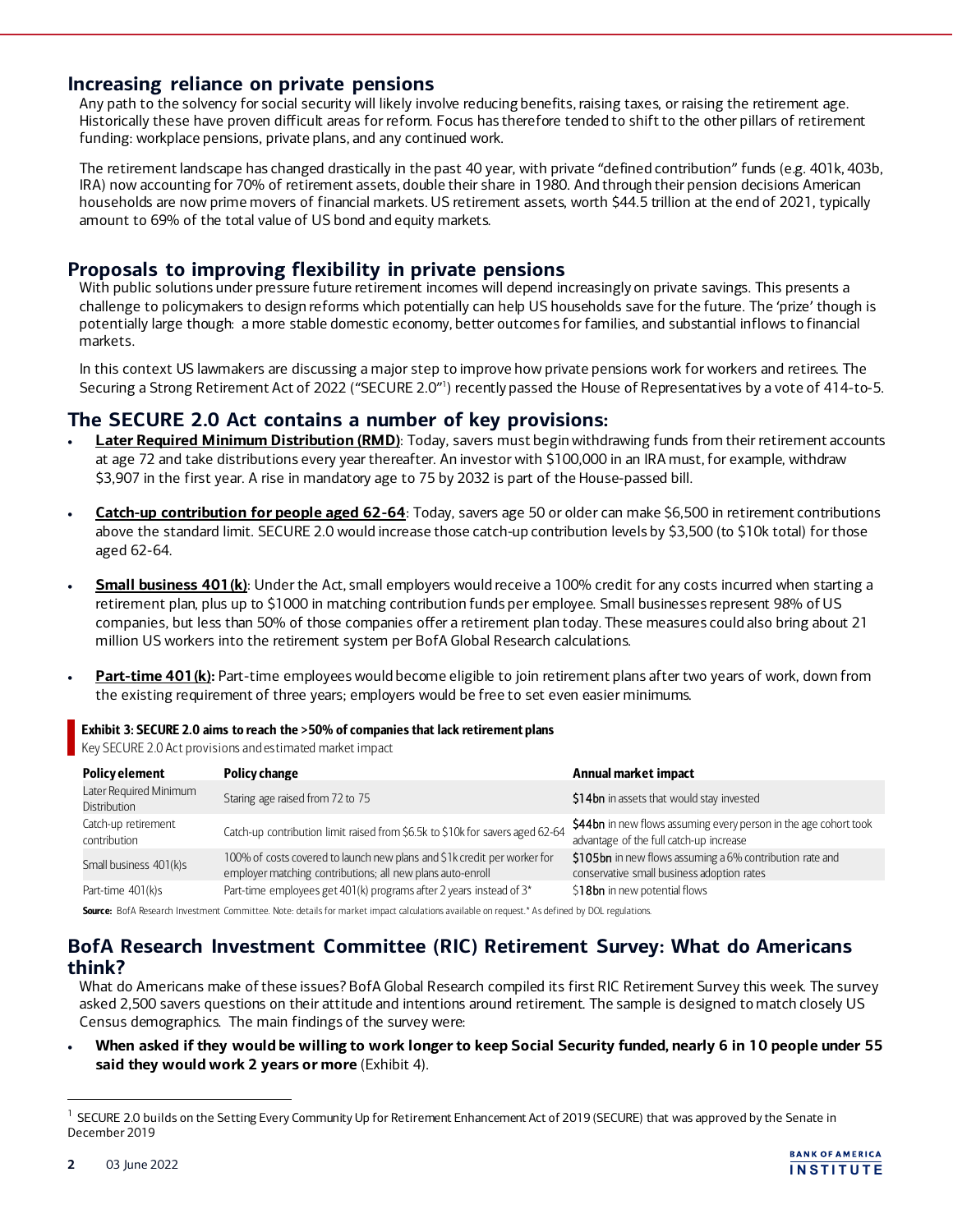- On average, respondents said they're **already planning to work until 68 or 69**.
- **Millennials & Gen Z already plan to work & save longer**. Just 8% of those aged 35-44 plan to retire by 67.
- **14% of respondents aged 45-54 plan to retire later** now compared to 2019 despite record government stimulus programs.
- **75% of respondents favored more flexibility on retirement withdrawals**, suggesting strong support for SECURE 2.0 (Exhibit 5). The greatest support came from people 45 and older.
- If they were to increase their private retirement savings, equities would see the greatest flows (58%), followed by alternatives (42%), cash (40%), and bonds (33%).

If it would keep Social Security funded for your retirement, would you be willing to work an extra: 80%  $\blacksquare$  2 or more years  $\blacksquare$  1 or no extra years

<span id="page-2-0"></span>Exhibit 4: 57% of people under 55 willing to work 2+ years



Exhibit 5: 75% of savers want more retirement flexibility Today, the IRS imposes penalties on people who don't withdraw enough from their retirement accounts after age 72. To secure your future, would you prefer more flexibility about when to spend your own savings?



Source: BofA Research Investment Committee, SurveyMonkey

According to UN projections raising the retirement age to 70 would be sufficient to stabilize the ratio of dependents (children and those aged 65+) to workers (Exhibit 6). Given the BofA RIC Retirement survey results it suggests this is something that many savers are already contemplating.

If the survey findings are borne out by reality – and time will tell – they could also have big implications for labor market participation, tax revenue and right down to the goods and services that the economy will produce.

Source: BofA Research Investment Committee, SurveyMonkey

# Exhibit 6: US dependency ratio steady with retirement age at 701





Source: BofA Research Investment Committee, Haver, United Nations 1 100 x (Population (0-14) + Population (65+)) / Population (15-64)

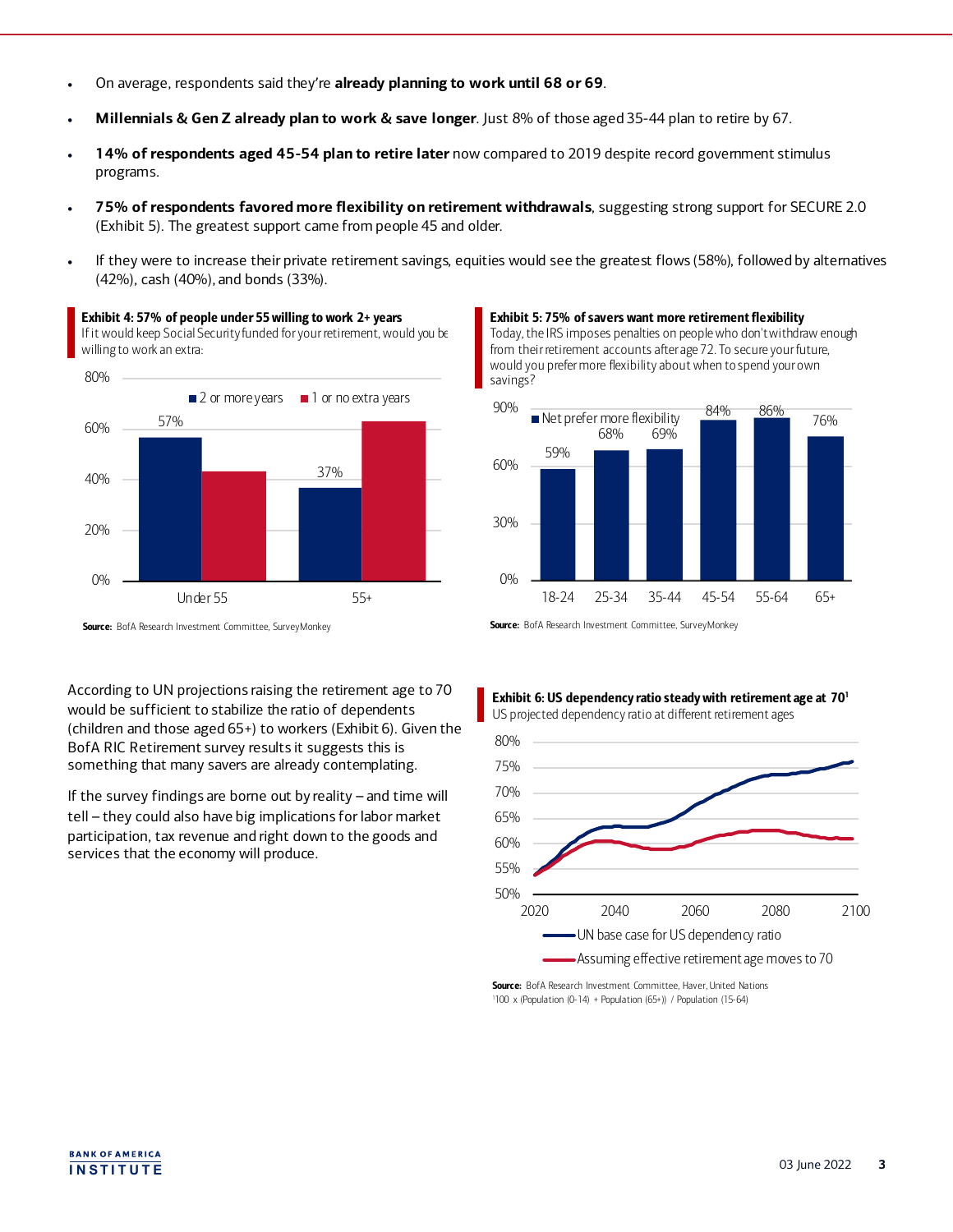## **Contributors:**

**David Tinsley** Senior Economist, Bank of America Institute

## **Sources:**

BofA Global Research Research Investment Committee

Jared Woodard BofA Global Research Investment & ETF Strategist

John Glascock BofA Global Research Investment & ETF Strategist

Justin Devery BofA Global Research Portfolio Strategist

Derek Harris BofA Global Research Portfolio Strategist

Chris Flanagan BofA Global Research FI/MBS/CLO Strategist

#### **Methodology**

#### **BofA RIC Retirement Survey methodology**

In May, the BofA RIC surveyed 2,506 savers from a sample designed to match closely US Census demographics. The survey was completed between May 16, 2022 and May 18, 2022. Two-thirds of survey respondents were under 55 while more than 3/4th of respondents had incomes below \$100,000.